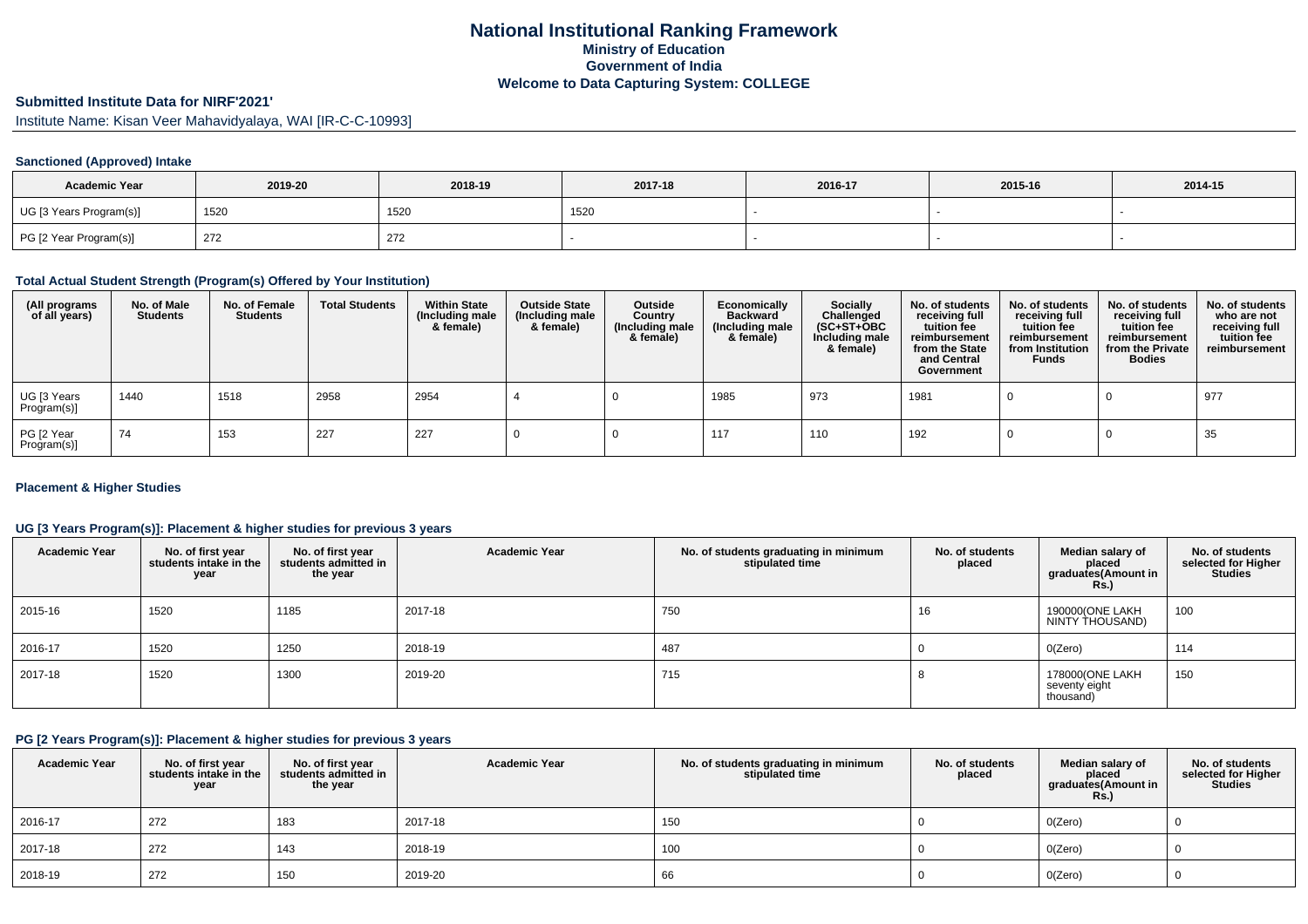#### **Financial Resources: Utilised Amount for the Capital expenditure for previous 3 years**

| Academic Year                                                                                   | 2019-20                                                                       | 2018-19                                                                                              | 2017-18                                                             |  |
|-------------------------------------------------------------------------------------------------|-------------------------------------------------------------------------------|------------------------------------------------------------------------------------------------------|---------------------------------------------------------------------|--|
|                                                                                                 | <b>Utilised Amount</b>                                                        | <b>Utilised Amount</b>                                                                               | <b>Utilised Amount</b>                                              |  |
|                                                                                                 |                                                                               | Annual Capital Expenditure on Academic Activities and Resources (excluding expenditure on buildings) |                                                                     |  |
| Library                                                                                         | 376533 (three lakh seventy six thousand five hundred thirty<br>three)         | 78048 (seventy eight thousand forty eight)                                                           | 108205 (one lakh eight thousand two hundred five)                   |  |
| New Equipment for Laboratories                                                                  | 461168 (four lakh sixty one thousand one hundred sixty eight)                 | 355973 (three lakh fifty five thousand nine hundred seventy<br>three)                                | 194887 (one lakh ninty four thousand eight hundred eighty<br>seven) |  |
| Other expenditure on creation of Capital Assets (excluding<br>expenditure on Land and Building) | 7475113 (seventy four lakh seventy five thousand one hundred<br>thirty three) | 3008758 (thirty lakh eight thousand seven hundred fifty eight)                                       | 1106954 (eleven lakh six thousand nine hundred fifty four)          |  |

## **Financial Resources: Utilised Amount for the Operational expenditure for previous 3 years**

| <b>Academic Year</b>                                                                                                                                                                            | 2019-20                                                                                | 2018-19                                                                                 | 2017-18                                                                 |
|-------------------------------------------------------------------------------------------------------------------------------------------------------------------------------------------------|----------------------------------------------------------------------------------------|-----------------------------------------------------------------------------------------|-------------------------------------------------------------------------|
|                                                                                                                                                                                                 | <b>Utilised Amount</b>                                                                 | <b>Utilised Amount</b>                                                                  | <b>Utilised Amount</b>                                                  |
|                                                                                                                                                                                                 |                                                                                        | <b>Annual Operational Expenditure</b>                                                   |                                                                         |
| Salaries (Teaching and Non Teaching staff)                                                                                                                                                      | 97028543 (nine hundred seventy lakh twenty eight thousand<br>five hundred forty three) | 94186357 (nine hundred forty one lakh eighty six thousand<br>three hundred fifty seven) | 91810509 (nine hundred eighteen lakh ten thousand five<br>hundred nine) |
| Maintenance of Academic Infrastructure or consumables and<br>other running expenditures (excluding maintenance of hostels<br>and allied services, rent of the building, depreciation cost, etc) | 879967 (eight lakh seventy nine thousand nine hundred sixty<br>seven)                  | 1000 (one thousand)                                                                     | 728430 (seven lakh twenty thousand four hundred thirty)                 |
| Seminars/Conferences/Workshops                                                                                                                                                                  | 395212 (three lakh ninty five thousand two hundred twelve)                             | 116966 (one lakh sixteen thousand nine hundred sixty six)                               | 145386 (one lakh forty five thousand three hundred eighty six)          |

## **PCS Facilities: Facilities of physically challenged students**

| 1. Do your institution buildings have Lifts/Ramps?                                                                                                        | Yes, more than 80% of the buildings |
|-----------------------------------------------------------------------------------------------------------------------------------------------------------|-------------------------------------|
| 2. Do your institution have provision for walking aids, includingwheelchairs and transportation from one building to another for<br>handicapped students? | No                                  |
| 3. Do your institution buildings have specially designed toilets for handicapped students?                                                                | Yes, less than 40% of the buildings |

## **Faculty Details**

| Srno | Name                                | Age | Designation                                       | Gender | Qualification    | <b>Experience (In</b><br><b>Months)</b> | <b>Is Associated</b><br><b>Last Year</b> | Currently<br>working with<br>institution? | <b>Joining Date</b> | <b>Leaving Date</b> | <b>Association type</b> |
|------|-------------------------------------|-----|---------------------------------------------------|--------|------------------|-----------------------------------------|------------------------------------------|-------------------------------------------|---------------------|---------------------|-------------------------|
|      | Yeole<br>Chandrashekhar<br>Gourihar | 62  | Dean / Principal<br>Director / Vice<br>Chancellor | Male   | Ph.D             | 252                                     | Yes                                      | Yes                                       | 06-04-2010          | $\sim$              | Regular                 |
|      | Sutar Prakash<br>Devidas            | 59  | Associate<br>Professor                            | Male   | MSc(Mathematics) | 432                                     | Yes                                      | Yes                                       | 15-06-1984          | $\sim$              | Regular                 |
|      | Pailwan Ibrahim<br>Faijulla         | 60  | Associate<br>Professor                            | Male   | Ph.D             | 420                                     | Yes                                      | Yes                                       | 14-08-1985          | $\sim$              | Regular                 |
|      | Chavan Navnath<br>Baburao           | 60  | Associate<br>Professor                            | Male   | M.Sc(Phy)        | 408                                     | Yes                                      | Yes                                       | 16-06-1986          | $\sim$              | Regular                 |
| G.   | Dhanavade<br>Vishvanath<br>Sakharam | 59  | Associate<br>Professor                            | Male   | M.Sc.            | 408                                     | Yes                                      | Yes                                       | 16-06-1986          | $\sim$              | Regular                 |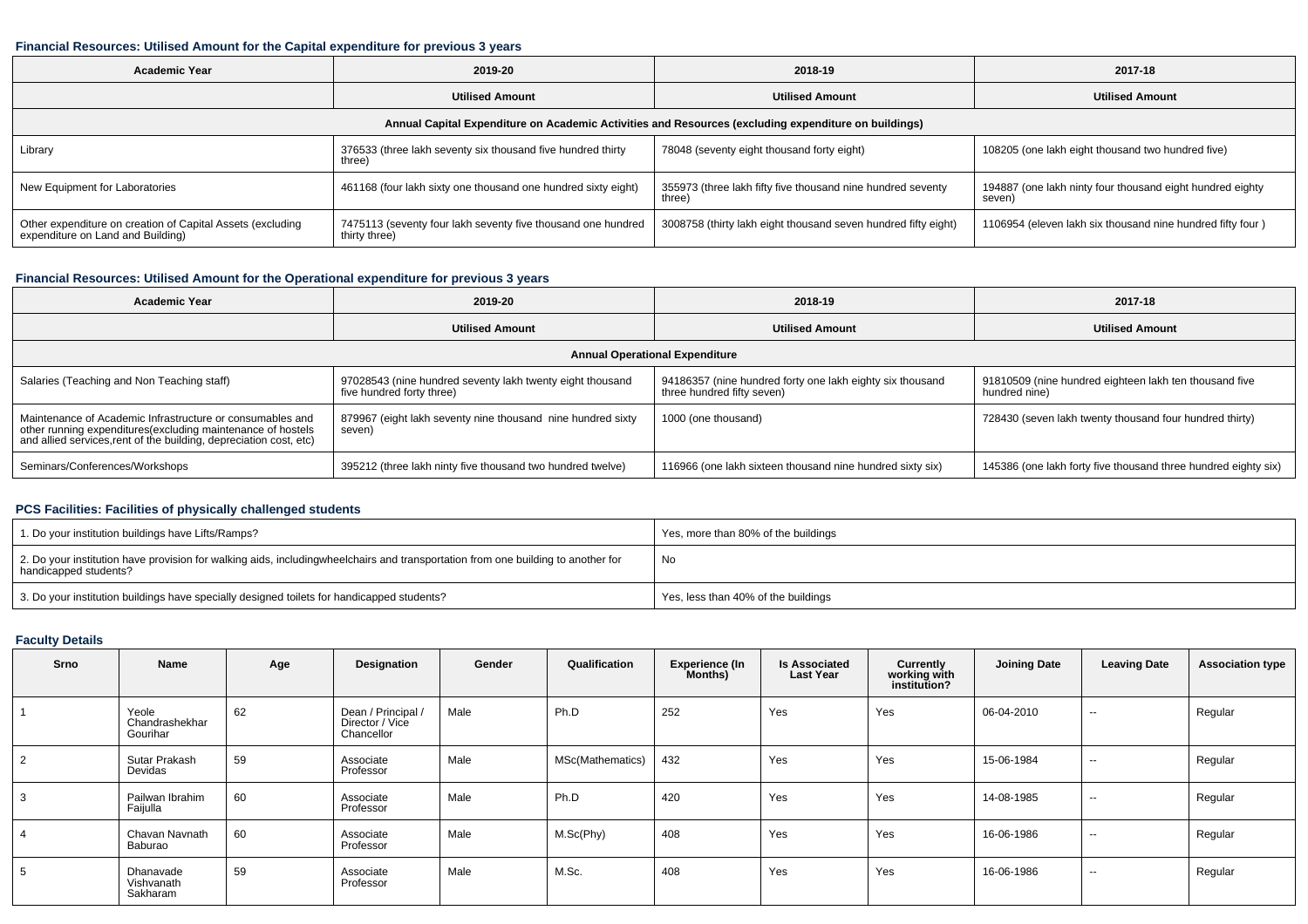| 6              | Kamble Uttam<br><b>Bhanudas</b>    | 56       | Assistant<br>Professor | Male | M.Sc.   | 300 | Yes | Yes | 20-06-1995 | $\overline{\phantom{a}}$ | Regular |
|----------------|------------------------------------|----------|------------------------|------|---------|-----|-----|-----|------------|--------------------------|---------|
| $\overline{7}$ | Zambare<br>Dnayandeo<br>Namdev     | 54       | Associate<br>Professor | Male | Ph.D    | 312 | Yes | Yes | 05-09-1994 | --                       | Regular |
| 8              | Jadhav Hanmant<br>Vasant           | 58       | Associate<br>Professor | Male | Ph.D    | 372 | Yes | Yes | 04-08-1989 | ÷.                       | Regular |
| 9              | <b>Bhoite Pravin</b><br>Hanmant    | 57       | Associate<br>Professor | Male | Ph.D    | 360 | Yes | Yes | 04-08-1990 | Ξ.                       | Regular |
| 10             | Veer Vinod<br>Ramchandra           | 44       | Associate<br>Professor | Male | Ph.D    | 240 | Yes | Yes | 05-01-2000 | ÷.                       | Regular |
| 11             | Sontakke Kiran<br>Nagnath          | 42       | Assistant<br>Professor | Male | Ph.D    | 156 | Yes | Yes | 15-06-2007 | Ξ.                       | Regular |
| 12             | Karade Vilas<br>Baburao            | 58       | Associate<br>Professor | Male | M. Phil | 408 | Yes | Yes | 14-06-1986 | ÷.                       | Regular |
| 13             | Jagtap Shashikant<br>Narayan       | 58       | Associate<br>Professor | Male | Ph.D    | 384 | Yes | Yes | 04-07-1988 | Ξ.                       | Regular |
| 14             | Ghorpade Anand<br>G                | 51       | Assistant<br>Professor | Male | M.A     | 240 | Yes | Yes | 04-01-2000 | ÷.                       | Regular |
| 15             | Bakare Ravindra<br>Vishnu          | 57       | Associate<br>Professor | Male | M. Phil | 384 | Yes | Yes | 01-08-1988 | Ξ.                       | Regular |
| 16             | Kanase Hanmant<br>Dajiram          | 55       | Associate<br>Professor | Male | Ph.D    | 384 | Yes | Yes | 10-08-1988 | ÷.                       | Regular |
| 17             | Patkure Bhimrao<br>Bapurao         | 55       | Associate<br>Professor | Male | M. Phil | 360 | Yes | Yes | 04-08-1990 | Ξ.                       | Regular |
| 18             | <b>Waliv Rahul</b><br>Hanamant     | 33       | Assistant<br>Professor | Male | M.Sc.   | 120 | Yes | Yes | 17-08-2010 | --                       | Regular |
| 19             | Gavit Rajesh S                     | 44       | Assistant<br>Professor | Male | Ph.D    | 132 | Yes | Yes | 10-07-2009 | $\overline{\phantom{a}}$ | Regular |
| 20             | Kamble<br>Chandrakant<br>Shankar   | 49       | Associate<br>Professor | Male | Ph.D    | 288 | Yes | Yes | 09-10-1996 | -−                       | Regular |
| 21             | Nimbalkar<br>Dhananjay<br>Jalindar | 49       | Assistant<br>Professor | Male | Ph.D    | 312 | Yes | Yes | 05-02-1994 | -−                       | Regular |
| 22             | Thorat Sangram<br>Gopinath         | $\bf 45$ | Assistant<br>Professor | Male | Ph.D    | 144 | Yes | Yes | 19-12-2008 | --                       | Regular |
| 23             | Agedakar<br>Bhanudas Bhikaji       | 55       | Associate<br>Professor | Male | Ph.D    | 348 | Yes | Yes | 03-09-1991 | -−                       | Regular |
| 24             | Kathare Jaypal<br>Vishnu           | 54       | Associate<br>Professor | Male | Ph.D    | 300 | Yes | Yes | 19-09-1995 | --                       | Regular |
| 25             | Birajdar<br>Bhimashankar M         | 38       | Assistant<br>Professor | Male | M.A     | 96  | Yes | Yes | 16-01-2012 | $\overline{\phantom{a}}$ | Regular |
| 26             | Bhalerao Eknath<br>Bhimaji         | 58       | Associate<br>Professor | Male | Ph.D    | 408 | Yes | Yes | 15-01-1986 | $\overline{\phantom{a}}$ | Regular |
| 27             | Vaidya Ramesh<br>Rajaram           | 58       | Associate<br>Professor | Male | Ph.D    | 396 | Yes | Yes | 15-06-1987 | $\overline{\phantom{a}}$ | Regular |
| 28             | Ingavale Manjusha<br>Vijay         | 50       | Assistant<br>Professor | Male | Ph.D    | 324 | Yes | Yes | 20-09-1993 | --                       | Regular |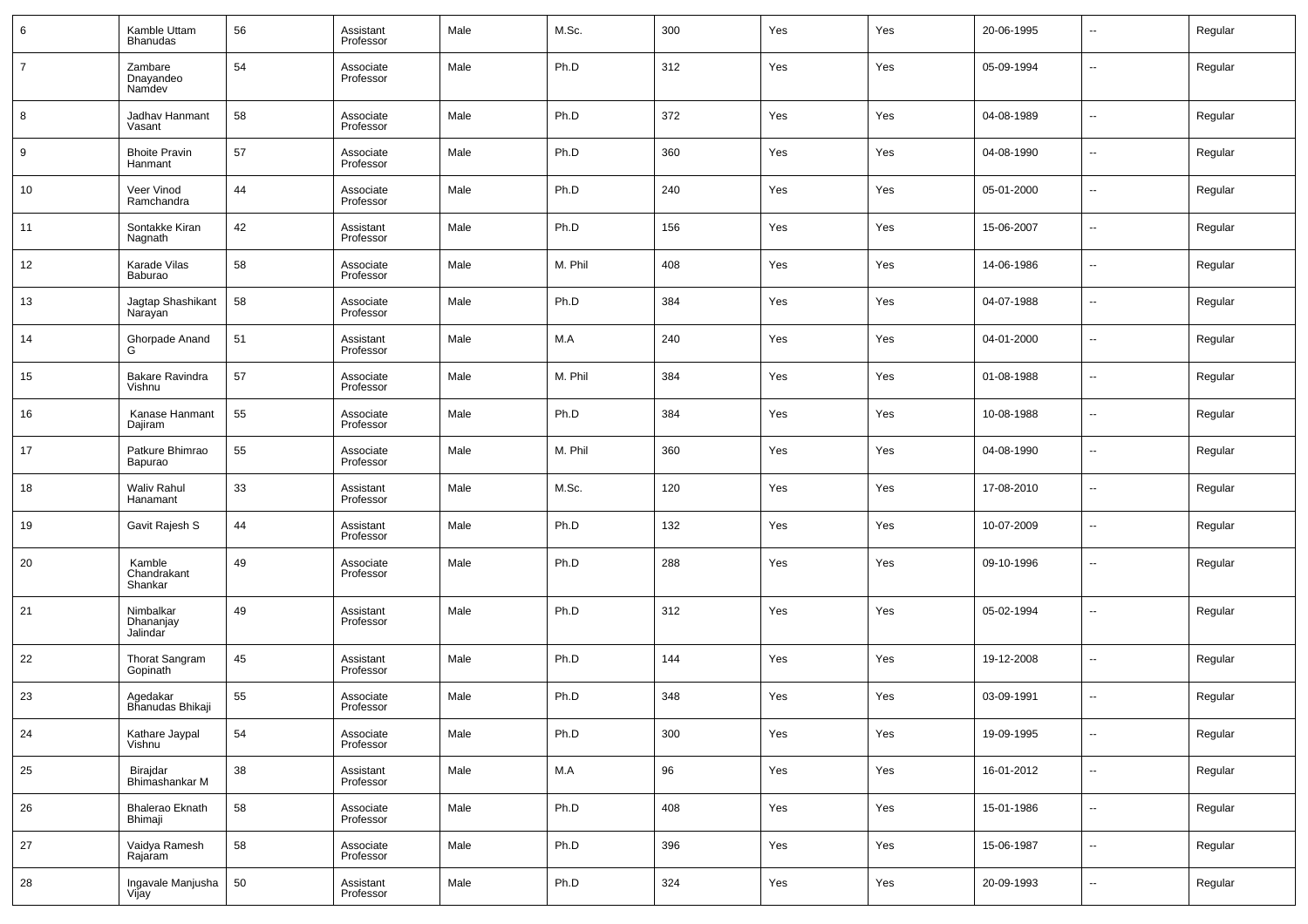| 29 | Sawant Sunil<br>Raghunath           | 55 | Professor              | Male   | Ph.D       | 384               | Yes | Yes | 27-06-1988 | $\sim$                   | Regular |
|----|-------------------------------------|----|------------------------|--------|------------|-------------------|-----|-----|------------|--------------------------|---------|
| 30 | Magade<br>Bakkrishna<br>Sonappa     | 49 | Assistant<br>Professor | Male   | Ph.D       | 300               | Yes | Yes | 30-09-1995 | $\sim$                   | Regular |
| 31 | Awad Anil<br>Shrirang               | 46 | Assistant<br>Professor | Male   | M.A        | 216               | Yes | Yes | 07-08-2003 | $\ddotsc$                | Regular |
| 32 | Sakat Ambadas<br>Dadasaheb          | 40 | Assistant<br>Professor | Male   | M.A        | 96                | Yes | Yes | 19-01-2012 | $\ddotsc$                | Regular |
| 33 | Kamble Shivaji<br>Pandurang         | 40 | Other                  | Male   | M.LISc     | 144               | Yes | Yes | 10-03-2008 | н.                       | Regular |
| 34 | Pawar Samir<br>Anand                | 46 | Other                  | Male   | MP.Ed.     | 240               | Yes | Yes | 06-04-2000 | ۰.                       | Regular |
| 35 | Tate Shivaji<br>Ramchandra          | 35 | Assistant<br>Professor | Male   | M.Sc.      | 120               | Yes | Yes | 16-08-2010 | $\ddotsc$                | Regular |
| 36 | Mokashi Anis<br>Alimardkhan         | 27 | Assistant<br>Professor | Male   | M.Sc.      | 12                | Yes | Yes | 10-08-2019 | щ.                       | Other   |
| 37 | Mulik santosh<br>kumar              | 31 | Assistant<br>Professor | Male   | <b>SET</b> | 12                | Yes | Yes | 10-08-2019 | ۰.                       | Other   |
| 38 | Pawar Jaywant<br>Yadavrao           | 29 | Assistant<br>Professor | Male   | M.COM      | 12                | Yes | Yes | 10-08-2019 | $\sim$                   | Other   |
| 39 | Kumbhar Sunil<br>Dattatray          | 30 | Assistant<br>Professor | Male   | Ph.D       | 12                | Yes | Yes | 10-08-2019 | $\sim$                   | Other   |
| 40 | Shaikh Arifa Javed                  | 30 | Assistant<br>Professor | Female | <b>SET</b> | 12                | Yes | Yes | 10-08-2019 | ⊶.                       | Other   |
| 41 | Deshmane Swati<br>Suresh            | 31 | Assistant<br>Professor | Female | <b>SET</b> | 12                | Yes | Yes | 10-08-2019 | ⊷                        | Other   |
| 42 | Dhanawade Amol<br>Anandrao          | 30 | Assistant<br>Professor | Male   | M.Sc.      | 12                | Yes | Yes | 10-08-2019 | н.                       | Other   |
| 43 | Khot Jayvant<br>Babaso <sup>®</sup> | 34 | Assistant<br>Professor | Male   | <b>SET</b> | 12                | Yes | Yes | 10-08-2019 | $\overline{\phantom{a}}$ | Other   |
| 44 | Jadhav Mahesh<br>Tukaram            | 36 | Assistant<br>Professor | Male   | Ph.D       | 12                | Yes | Yes | 10-08-2019 | $\overline{\phantom{a}}$ | Other   |
| 45 | Pathan Asrin<br>Sikandar            | 28 | Assistant<br>Professor | Female | M.Sc.      | 12                | Yes | Yes | 10-08-2019 | $\overline{\phantom{a}}$ | Other   |
| 46 | Hake Tanaji<br>Ramchandra           | 35 | Assistant<br>Professor | Male   | M.A        | 12                | Yes | Yes | 10-08-2019 | $\overline{\phantom{a}}$ | Other   |
| 47 | Gosavi Sarala<br>Sudam              | 27 | Assistant<br>Professor | Female | NET        | 12                | Yes | Yes | 10-08-2019 |                          | Other   |
| 48 | <b>Bhosale Nilam</b><br>Amol        | 32 | Assistant<br>Professor | Female | <b>NET</b> | 12                | Yes | Yes | 10-08-2019 | н.                       | Other   |
| 49 | More Diksha Vijay                   | 25 | Assistant<br>Professor | Female | M.A        | 12                | Yes | Yes | 10-08-2019 | н.                       | Other   |
| 50 | <b>Bhilare Manali</b><br>Bhagavan   | 27 | Assistant<br>Professor | Female | M.Sc.      | 12                | Yes | Yes | 18-10-2019 | н.                       | Other   |
| 51 | Patil Dipali<br>Sushenrao           | 32 | Assistant<br>Professor | Female | <b>NET</b> | $12 \overline{ }$ | Yes | Yes | 10-08-2019 | ⊷                        | Other   |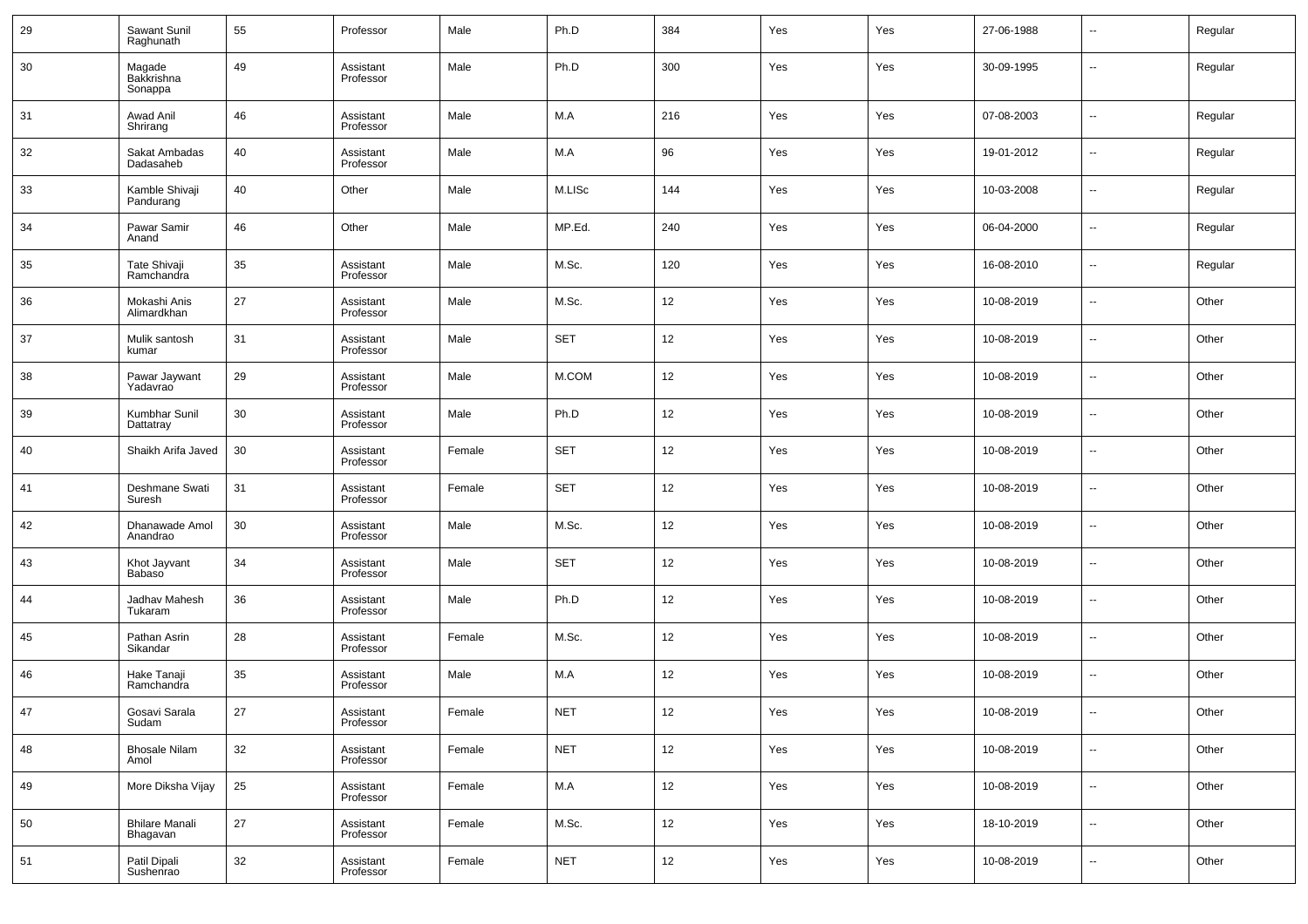| 52 | Shelar Pradnya<br>Baban               | 24 | Assistant<br>Professor | Female | M.Sc.      | 12 | Yes | Yes | 10-08-2019 | --                       | Other |
|----|---------------------------------------|----|------------------------|--------|------------|----|-----|-----|------------|--------------------------|-------|
| 53 | Patil Reshma<br>Dhondi                | 31 | Assistant<br>Professor | Female | M.A        | 12 | Yes | Yes | 10-08-2019 | $\overline{\phantom{a}}$ | Other |
| 54 | Yadav prema arun                      | 35 | Assistant<br>Professor | Female | Ph.D       | 12 | Yes | Yes | 10-08-2019 | $\sim$                   | Other |
| 55 | <b>Pisal Snehal</b><br>vishwas        | 27 | Assistant<br>Professor | Female | M. Phil    | 12 | Yes | Yes | 10-08-2019 | $\overline{\phantom{a}}$ | Other |
| 56 | Kadam Swapnil<br>Bhagwan              | 30 | Assistant<br>Professor | Male   | <b>NET</b> | 12 | Yes | Yes | 10-08-2019 | $\sim$                   | Other |
| 57 | Tayade Rahul<br>Ramesh                | 33 | Assistant<br>Professor | Male   | Ph.D       | 12 | Yes | Yes | 10-08-2019 | $\overline{\phantom{a}}$ | Other |
| 58 | PATUGADE<br>SANDIP<br>ANANDRAO        | 31 | Assistant<br>Professor | Male   | <b>NET</b> | 12 | Yes | Yes | 10-08-2019 | --                       | Other |
| 59 | JAMDADE<br>RAVINDRA<br><b>SURESH</b>  | 33 | Assistant<br>Professor | Male   | M.COM      | 12 | Yes | Yes | 10-08-2019 | ш,                       | Other |
| 60 | <b>Bhosale Aniket</b><br>Dattatraya   | 25 | Assistant<br>Professor | Male   | M.Sc.      | 12 | Yes | Yes | 10-08-2019 | --                       | Other |
| 61 | Krishna Avdhut<br>Kajale              | 34 | Assistant<br>Professor | Male   | <b>NET</b> | 12 | Yes | Yes | 10-08-2019 | --                       | Other |
| 62 | JADHAV KOMAL<br><b>HANMANT</b>        | 34 | Assistant<br>Professor | Female | M.A        | 12 | Yes | Yes | 10-08-2019 | --                       | Other |
| 63 | Makandar<br>Reshmabano<br>Umarsha     | 34 | Assistant<br>Professor | Female | M.A        | 12 | Yes | Yes | 10-08-2019 | --                       | Other |
| 64 | Chavan Priyanka<br>Sunil              | 28 | Assistant<br>Professor | Female | M.Sc.      | 12 | Yes | Yes | 10-08-2019 | --                       | Other |
| 65 | Shewale Manisha<br>Amol               | 33 | Assistant<br>Professor | Female | M.A        | 12 | Yes | Yes | 10-08-2019 | --                       | Other |
| 66 | Pisal Komal Dipak                     | 27 | Assistant<br>Professor | Female | M.Sc.      | 12 | Yes | Yes | 10-08-2019 | --                       | Other |
| 67 | Kale Prasad<br>Pradip                 | 26 | Assistant<br>Professor | Male   | M.Sc.      | 12 | Yes | Yes | 10-08-2019 | --                       | Other |
| 68 | Bharati<br>Chandrashekhar<br>Madhukar | 34 | Assistant<br>Professor | Male   | <b>NET</b> | 12 | Yes | Yes | 10-08-2019 | --                       | Other |
| 69 | Shirke Megha<br>Prashant              | 38 | Assistant<br>Professor | Female | M.A        | 12 | Yes | Yes | 10-08-2019 | $\overline{\phantom{a}}$ | Other |
| 70 | Pujari Chitra<br>Shekhar              | 35 | Assistant<br>Professor | Female | M.COM      | 12 | Yes | Yes | 10-08-2019 | $\overline{\phantom{a}}$ | Other |
| 71 | CHAVAN DIPALI<br><b>HINDURAO</b>      | 32 | Assistant<br>Professor | Female | <b>SET</b> | 12 | Yes | Yes | 10-08-2019 | $\sim$                   | Other |
| 72 | Patne Nisha Dilip                     | 28 | Assistant<br>Professor | Female | M.Sc.      | 12 | Yes | Yes | 10-08-2019 | $\overline{\phantom{a}}$ | Other |
| 73 | Patil Rutuja<br>Gururaj               | 29 | Assistant<br>Professor | Female | M.A        | 12 | Yes | Yes | 10-08-2019 | $\sim$                   | Other |